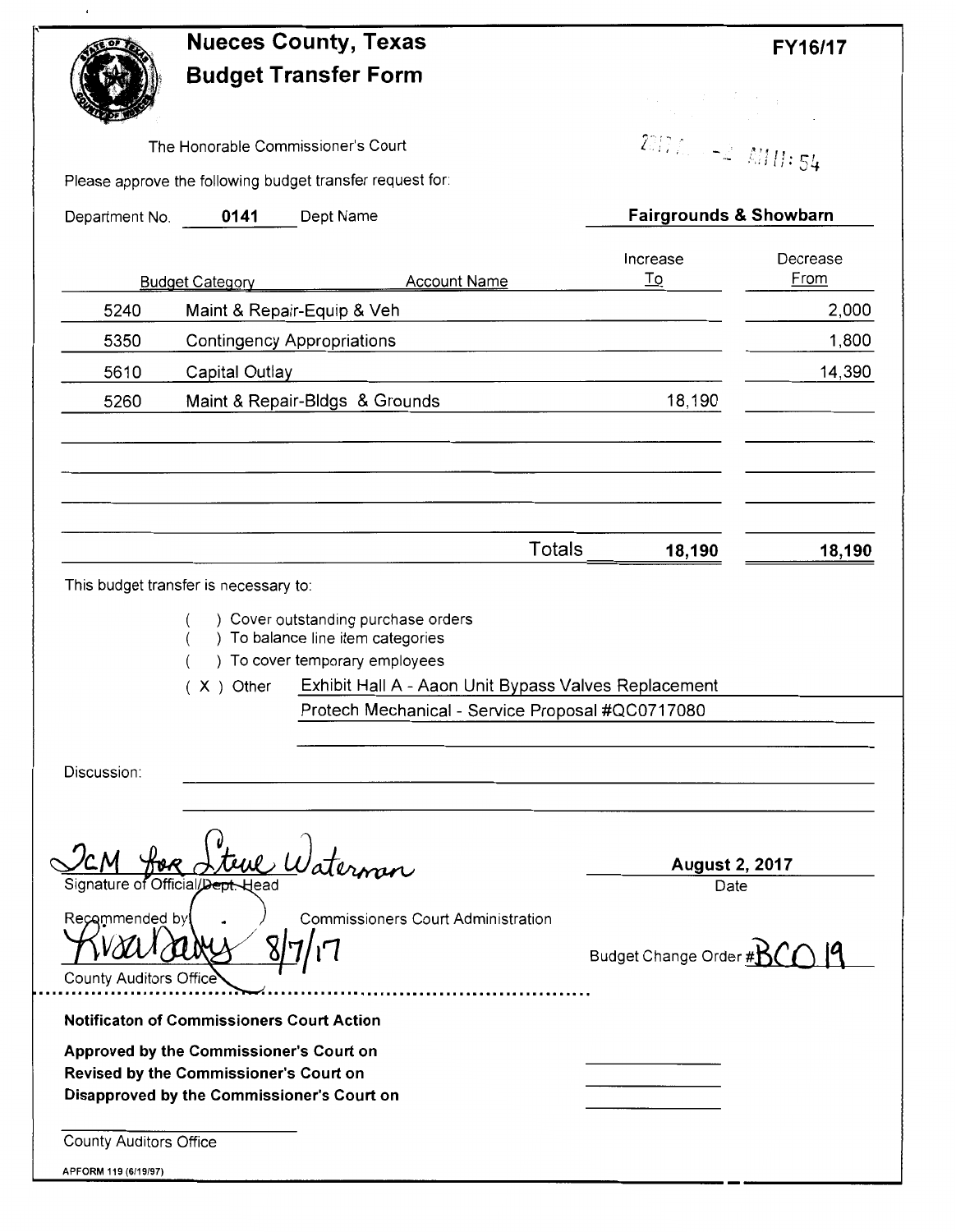

Phone 361-882-2101 Fax 361-882-2154 TACLA20619E / RMP-37190



Proposal Number: QC0717080 Buy Board 461-14

Nueces County Public Works 901 Leopard Street, Room 103 Corpus Christi, Texas 78401

Re:RB Exhibit A Aaon Unit (M# RL-170-3-0-CBB6-232 / S# 201001-BLGT00818)

Mr. Desai / J. Green

Pro Tech Mechanical is pleased to provide this proposal for labor and material to:

1. All work shall be performed in accordance with all applicable State and Local codes and standards.

2. All work to be performed by EPA certified technicians and executed in a professional workman like manner.

3. All equipment and material installed on this project shall be new and unused unless otherwise noted. 4. All work to be performed during normal business hours, Monday through Friday unless otherwise noted.

5. Other labor and material is excluded unless specifically mentioned in the above scope.

6. If the work is delayed or stopped at the request of the CUSTOMER or by third parties, additional charges may apply.

Exclusions: Any labor and material not listed

Total investment for this service is: **(\$14,490.00) Fourteen Thousand Four Hundred Ninty Dollars and No Cents.** All Applicable Freight and Taxes are excluded and will be billed in addition to the proposal price. All prices are firm for thirty-30 days.

Thank you for the confidence that you have shown in Pro Tech Mechanical by requesting this proposal. We sincerely appreciate the opportunity to provide these services for your organization. Should you have any questions about this proposal or any other request please call us at 361-882-2101 or e-mail me at Hcardona@protechmech.com

Regards,

Hector Cardona Pro Tech Mechanical, Inc.

Acceptance of Proposal-The undersigned affirm that they have read and understand the entire PROPOSAL AGREEMENT and agree to abide by the above prices, specifications and conditions. You are authorized to do the work as specified according to the above scope. Payment will be made as outlined above. Pro Tech Mechanical will warranty all parts per the standard manufacturers warranty and labor will be warranted for 90 days.

Execution by Authorized

Representative: ---------------------------- Regula t c d by the Texas Department cf Licensing and Regulation. PO Hox 12157 /\ustin. TX 78711. 800-803-9202. 512-463-6599 Regulated by the Texas State Board of Plumbing Examiners. PO Box 4200 Austin. TX 78765-4200, 800-845-6584, 512-936-5200

7/28/2017

 $11 - 5260$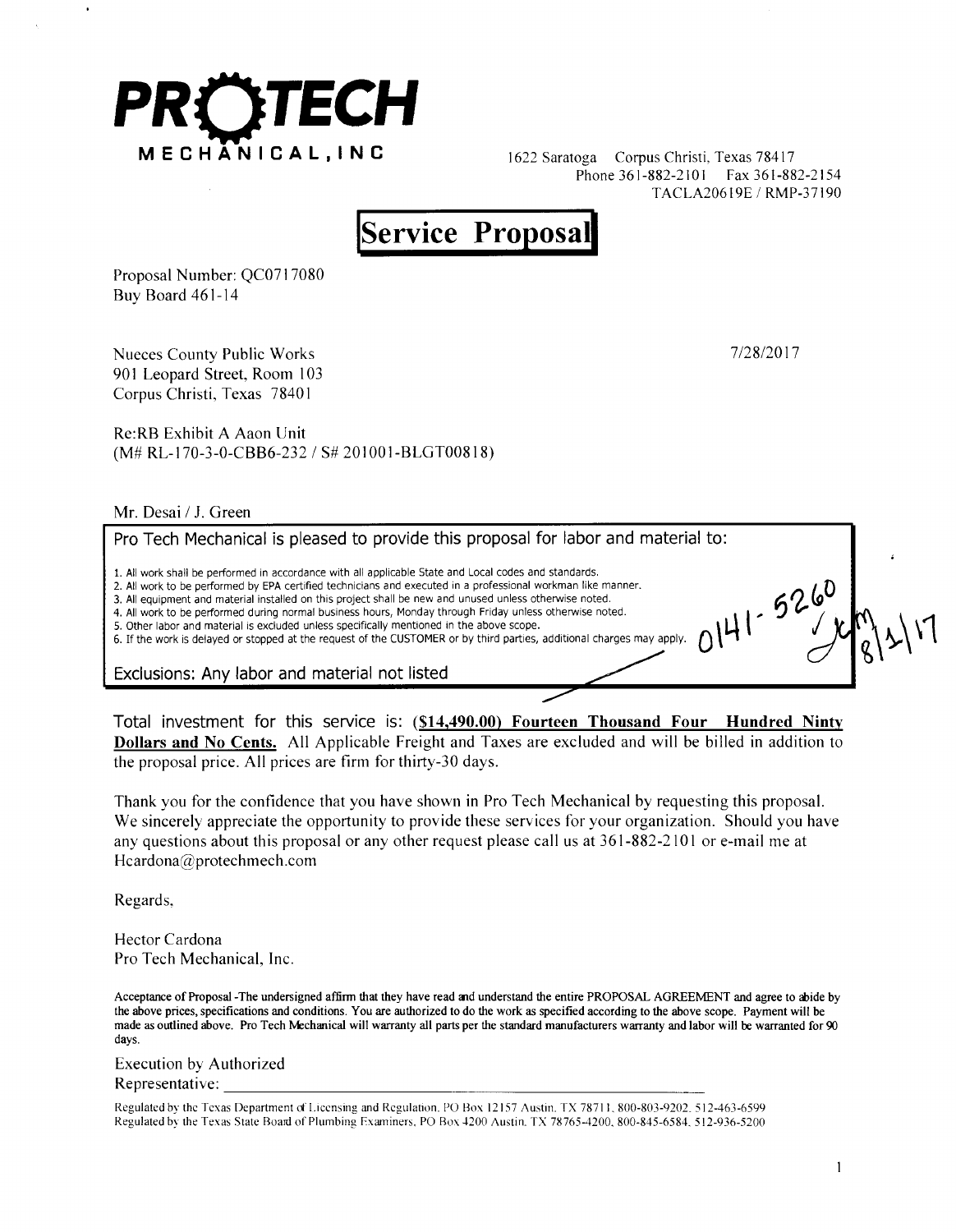## Service Contract

This AGREEMENT entered into by and between:

Hereinafter referred to as Customer:

**AND**  Pro Tech Mechanical, Inc.

| Service                     | 7/28/2017 | QC0717080                                                                                  |
|-----------------------------|-----------|--------------------------------------------------------------------------------------------|
| Proposal Type               | Date      | Proposal Number                                                                            |
|                             |           | This AGREEMENT shall be administered by Pro Tech Mechanical's office presently located at: |
| Pro Tech Mechanical, Inc.   |           |                                                                                            |
| 1622 Saratoga               |           |                                                                                            |
| Corpus Christi, Texas 78417 |           |                                                                                            |
|                             |           |                                                                                            |

 $\bigstar$  The service(s) and/or parts to be provided at the following location(s):

SCOPE OF SERVICE to be provided by Pro Tech Mechanical in accordance with the following description:

- $\downarrow$  Including any attachments indicated (with an  $\dot{x}$ ) below N/A is Not Applicable)
	- \_X\_ PROPOSAL DATED: 7/28/2017
		- SCOPE OF SERVICE Page(s)
	- Other attachments

 $\cdot$ 

The AGREEMENT PRICE is: **(\$14,490.00) Fourteen Thousand Four Hundred Ninty Dollars and No Cents.** This price is based on normal working hours, Monday through Friday, unless otherwise stated herein. If the work is delayed or stopped at the request of the CUSTOMER or requirements of third parties, additional charges will be applicable.

The undersigned affirm that they have read and understand the entire AGREEMENT including the Terms and Conditions appearing below.

| Execution by Authorized Representatives:<br><b>SUBMITTED BY: Hector Cardona</b> | <b>DATE: 7/28/2017</b>          |                   |                |
|---------------------------------------------------------------------------------|---------------------------------|-------------------|----------------|
|                                                                                 | P.O. Amount:                    |                   |                |
|                                                                                 | Pro Tech Mechanical, Inc.       |                   | <b>COMPANY</b> |
| <b>CUSTOMER NAME</b>                                                            | Hector Cardona                  |                   |                |
| <b>TITLE</b>                                                                    | Account Executive               |                   |                |
| Customer Acceptance (signature)<br>Date                                         | PRO TECH MECHANICAL (signature) | 7/28/2017<br>Date |                |

I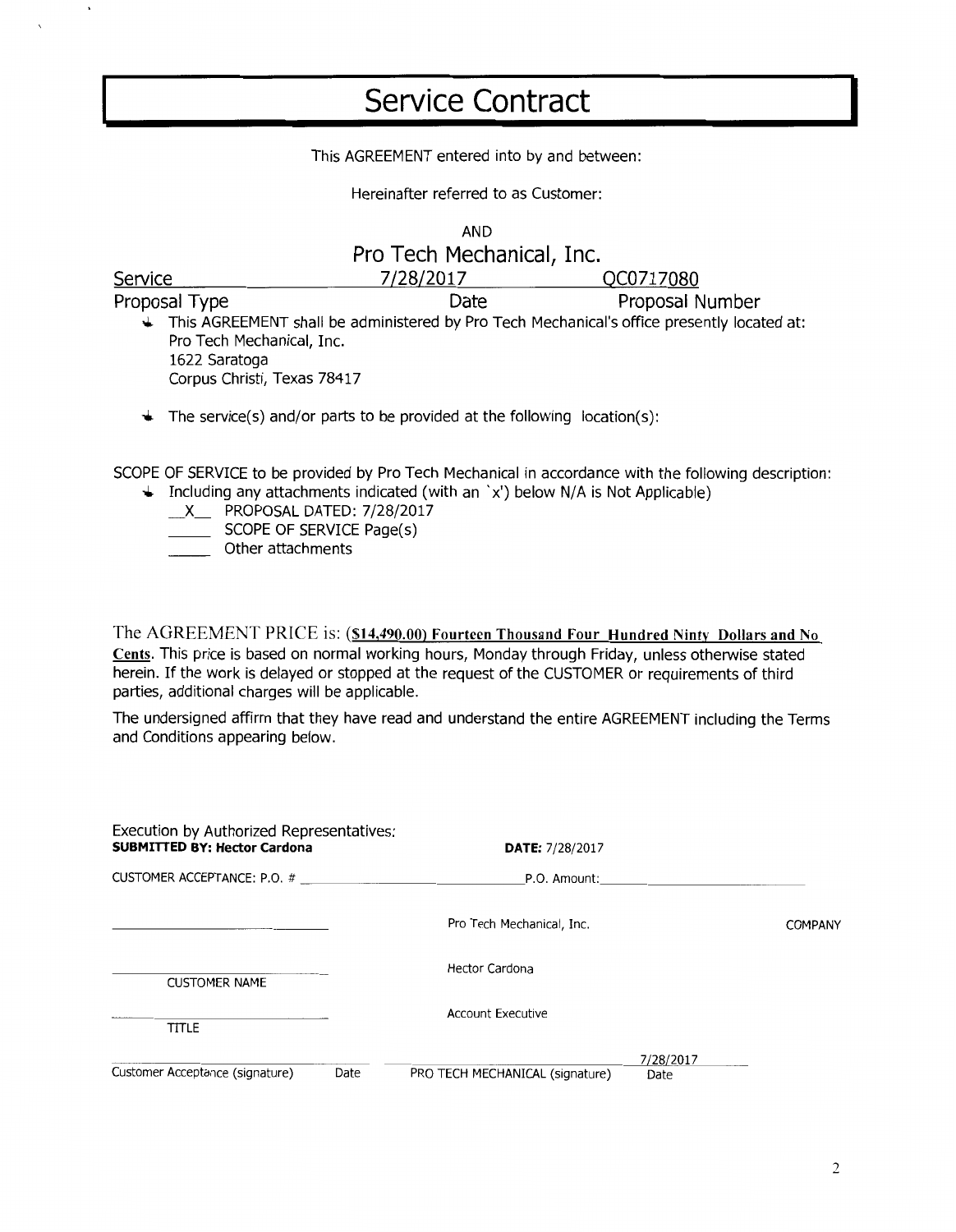## **Scope of Work**

- 1. Lock out and Tag out all Equipment that will be worked on.
- 2. Recover refrigerant

 $\cdot$ 

 $\bar{\mathcal{A}}$ 

- 3. Verify that there is no refrigerant in circuit
- 4. Remove bypass valve,and install new valve
- 5. Add nitrogen and verify for any leaks
- 6. Vacuum pump circuit
- 7. Verify microns are good
- 8. Charge up unit
- 9. Verify pressures and temperatures
- 10. Will do this same job on the rest of the circuits
- 11.Clean up work area
- 12.Report to customer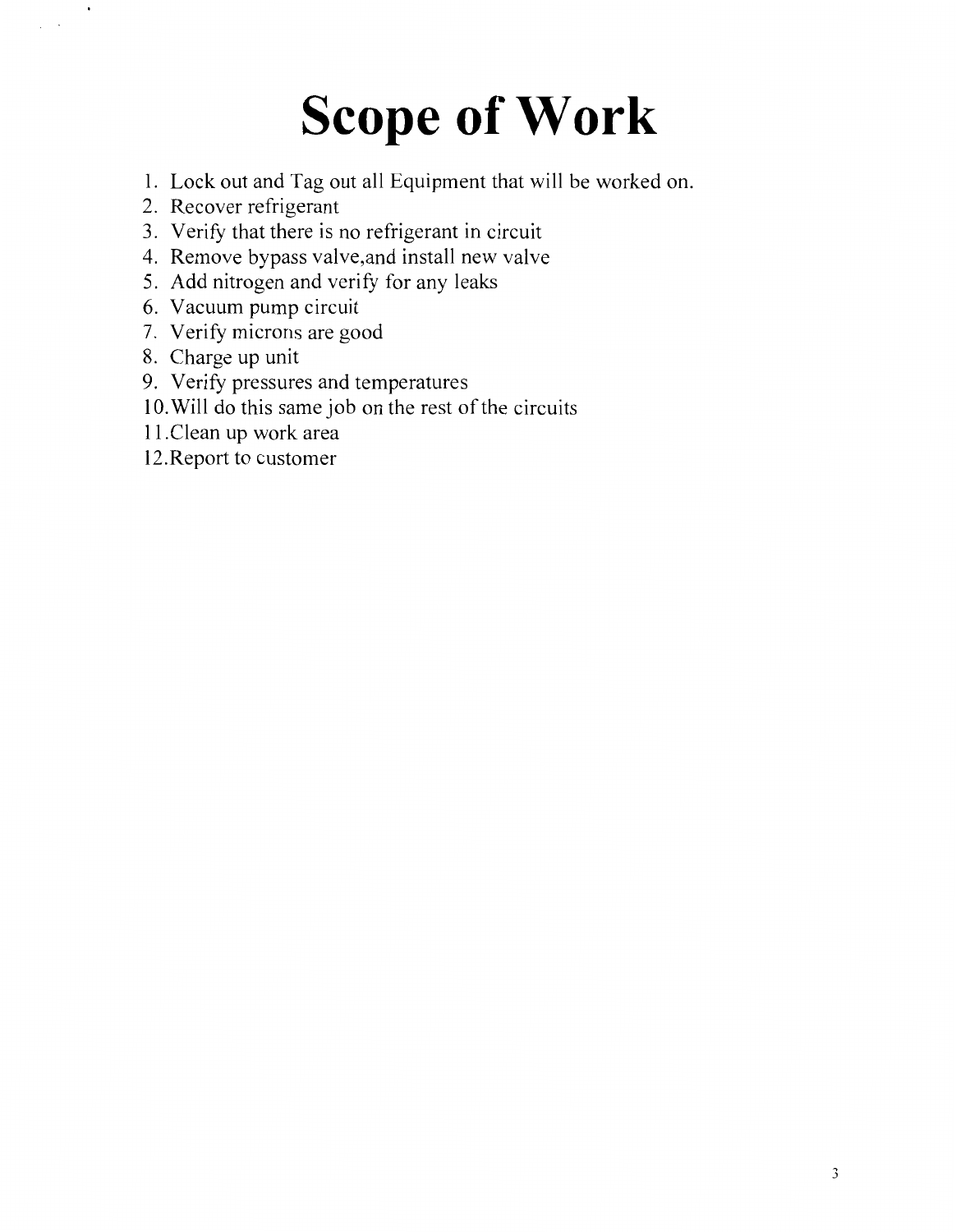## **PRO TECH MECHANICAL, INC TERMS AND CONDITIONS OF SALE**

- **1. PAYMENT AND TAXES--** Payment shall be made 1.25% 10/net 30 days from date of invoice. Pro Tech Mechanical, Inc reserves the right to require cash payment or other alternative method of payment prior to completion of work if Pro Tech Mechanical, Inc determines, in its sole discretion, that Buyer or Buyer's assignee's financial condition at any time does not justify continuance of the net 30 days payment term. In addition to the Agreement price, the Customer shall pay Pro Tech Mechanical, Inc any applicable taxes or government charges which may be required in connection with the service or material furnished under this Agreement.
- **2. WORKING HOURS-** All services performed under this Agreement including major repairs, are to be provided during Pro Tech Mechanical, Inc's normal working hours unless otherwise agreed.
- **3. ADDITIONAL SERVICE-** Services or parts requested by Customer in addition to those specified in this Agreement will be provided upon receipt of Customer's written authorization and invoiced at Pro Tech Mechanical, Inc's prevailing labor rates and parts charges. Additional services or parts shall be supplied under the terms of this Agreement.
- **4. EXCLUSIONS-** Pro Tech Mechanical, Inc is not responsible for items not normally subject to mechanical maintenance including but not limited to: duct work, casings, cabinets, fixtures, structural supports, grillage, water piping, steam piping, drain piping, cooling tower fill, boiler tubes, boiler refractory, disconnect switches and circuit breakers. Pro Tech Mechanical, Inc is not responsible for repairs, replacements, alterations, additions, adjustments, repairs by others, unscheduled calls or emergency calls, any of which may be necessitated by negligent operation, abuse, misuse, prior improper maintenance, vandalism, obsolescence, building system design, damage due to freezing weather, chemical/electrochemical attack, corrosion, erosion, deterioration due to unusual wear and tear, or any other cause beyond Pro Tech Mechanical, Inc's control.

Pro Tech Mechanical, Inc is not responsible for the identification, detection, abatement, encapsulating or removal of asbestos, or products or materials containing asbestos or similar hazardous substances. In the event that Pro Tech Mechanical, Inc encounters any asbestos product or any hazardous material in the course of performing its work, Pro Tech Mechanical, Inc may suspend its work and remove its employees from the project, until such product or material, and any hazards connected with it are abated. Pro Tech Mechanical, Inc shall receive an extension of time to complete its work and compensation for delays encountered as a result of such situation and its correction.

Pro Tech Mechanical, Inc shall not be required to perform tests, install any items of equipment or make modifications that may be recommended or directed by insurance companies, government, state, municipal or other authority. However, in the event any such recommendations occur, Pro Tech Mechanical, Inc, at its option, may submit a proposal for Customer's consideration in addition to this Agreement. Pro Tech Mechanical, Inc shall not be required to repair or replace equipment that has not been properly maintained.

- **5. WARRANTY-** Pro Tech Mechanical, Inc warrants that all service provided under this Agreement shall be performed in a workmanlike manner. Pro Tech Mechanical, Inc also warrants all Pro Tech Mechanical, Inc parts or components supplied hereunder to be free from defects in material and workmanship. For parts or components determined to be defective within one year from date of installation or before the termination date of this Agreement, whichever is earlier, and in the case of service, determined to be defective within ninety (90) days of completion of that service, Pro Tech Mechanical, Inc shall at its option repair, replace, or issue a credit, for any such parts, components or service, provided they were not damaged, abused, or affected by chemical properties. Any claim for defective workmanship must be provided to Pro Tech Mechanical, Inc in writing. THIS WARRANTY IS IN LIEU OF ALL OTHER WARRANTIES, EXPRESS, IMPLIED OR STATUTORY INCLUDING THE IMPLIED WARRANTIES OF MERCHANTABILITY AND FITNESS FOR A PARTICULAR PURPOSE. Pro Tech Mechanical, Inc's obligation to repair, replace, or issue credit for any defective parts, components or service shall be Customer's exclusive remedy.
- **6. PROPRIETARY RIGHTS-** During the term of this Agreement and in combination with certain services, Pro Tech Mechanical, Inc will retain all rights to Advanced Chiller Technology software and it shall remain the personal proprietary property of Pro Tech Mechanical, Inc. Customer shall not acquire any interest, title or equity in any software, processes, and other intellectual or proprietary rights to devices which are used in connection with providing installation or service on this software.
- **7. DELAYS-** Delays caused by conditions beyond the reasonable control of either party shall not be the liability of either party to this Agreement.